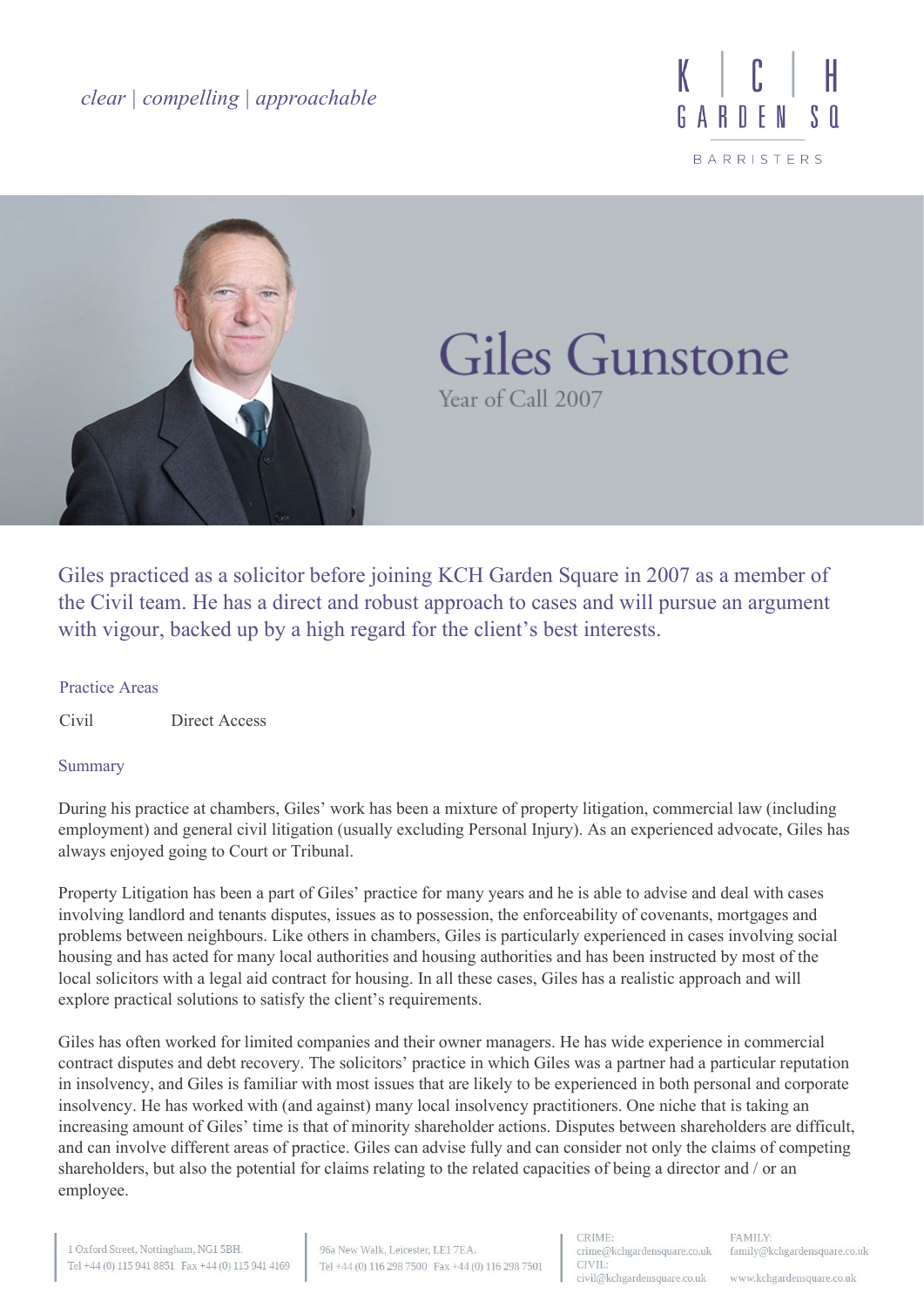

In employment cases, Giles has acted for both Employers and Claimants. His cases involve the "usual" claims of unfair dismissal and discrimination under the Equality Act, but Giles also has experience of areas of employment such as TUPE, wrongful dismissal, holiday pay, redundancy, restrictive awards and covenants in restraint of trade.

A further and rather niche area of work has recently be added to Giles' areas of work, and that is work in the Coroners Court. Attending at inquests and representing interested parties requires a very different style of advocacy and a degree of familiarity with the statutory foundation of the Coroners Court and the substantial caselaw that has developed over many years. Giles has acted for various different parties, including local authorities, involved families and companies who might be apprehensive of reputational damage.

# Additional Information

Giles qualified as a solicitor with the Kent County Council and then moved into private practice with work which initially included divorce, and criminal defence. However, he soon started to deal only with civil disputes. Most of his career as a solicitor was spent with the Nottingham firm Actons, in which he became a partner and Head of its Civil Litigation Department.

Having re-qualified as a barrister in 2007, Giles joined chambers and has been here ever since. His practice has always been limited to civil claims, and has evolved over time with the precise mix of work changing a little from time to time. Some of Giles's work is done on a direct access basis and he is much in demand from company directors who wish to act on behalf of their companies, but have specialist help during the progress of a case and at trial.

Giles has given seminars for local solicitors in conjunction with the Nottinghamshire Law Society and the Royal Institution of Chartered Surveyors on various subjects within his range of work.

A representative summary of the some of the recent cases in which Giles has appeared over the last year or so are:

K Mortgage Co ltd v R\*\*\* a case concerning a mortgage taken out fraudulently by one of two owners who forged her partner's signature. Initial interlocutory work set aside a possession order that had been made against Giles' client and permitted a subsequent settlement on satisfactory terms.

P\*\*\* ltd v F\*\*\* ltd was a case of a commercial lease that had been assigned to one of the parties and there were issues as to the assignee's obligations and whether the lease had been terminated prior to the end of the original term.

Inquest into the death of R\*\*\* V\*\*\* This was an example of Giles' development of his practice into the realm of the complex inquest. Representing one of many interested parties, this was a 5 day inquest that received significant local interest. The tragic circumstances of the death of a local man were carefully and sensitively handled and the interests of Giles' client were safeguarded.

 $C^{***}$  v the Trustees of a religious organisation. A claim of unfair dismissal in the Employment Tribunal in which there was an unusual application relating to the disclosure of documents and the extent of the duty of search.

www.kchgardensquare.co.uk